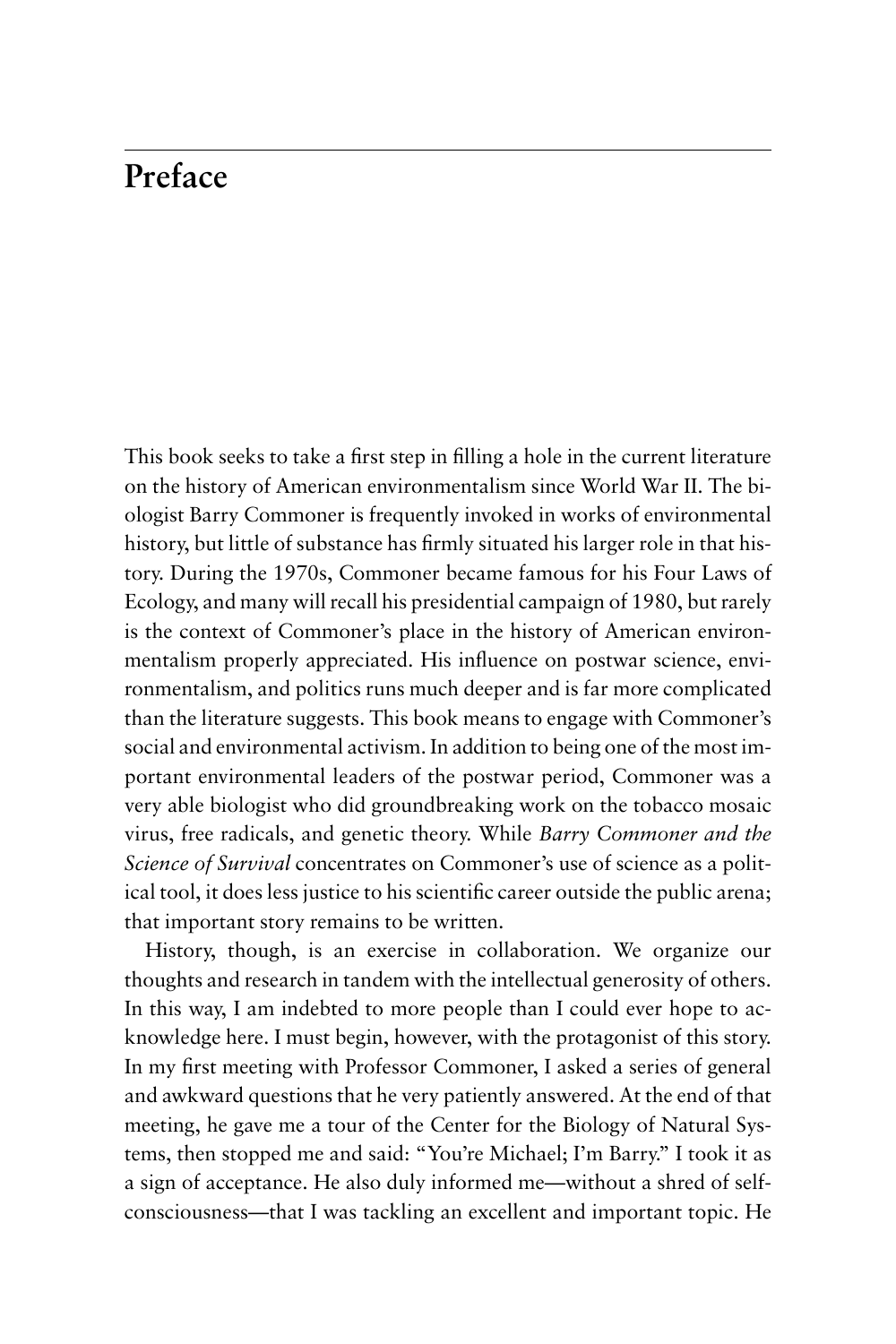was right. I hope that the following pages do justice to his career in the public spotlight, the trust he placed in me, and the amount of time he made available for me.

*Barry Commoner and the Science of Survival* began as a doctoral dissertation at Washington State University, where I found myself deeply interested in the relationships between science, environmentalism, and social justice. In a seminar, LeRoy Ashby encouraged me to pursue these questions in a research paper that turned out to be the substance of chapter 4. My instinct is that I have broken—at some point—every one of his "rules" for writing in this book—but, I hope, not the spirit with which they were delivered. The dissertation benefited from the careful and thoughtful comments provided by Ron Doel and Paul Hirt. I especially want to acknowledge Ron's kindness and encouragement; while tirelessly offering comment and answering questions, he never wavered in his enthusiasm for the questions I was asking. He and Paul are my friends. Paul's supervision of my graduate work and dissertation struck an excellent balance between teacher and one who strongly believed in my intellectual freedom and that I should chart my own path. He has seen more drafts of these chapters than he or I would likely care to count, and if his good direction is reflected in the pages that follow, then this book is a much better piece of work than I ever deserved to write.

This study has also benefited from the attention and care that Bob Brulle, Ben Cohen, Jeff Crane, Amy Crumpton, Andrew Duffin, John Hausdoerffer, Maril Hazlett, Linda Lear, Neil Maher, Kevin Marsh, and Laurie Mercier offered in insightful readings of various sections and chapters. In addition, for suggestions, conversations, and directions, I am grateful to Kevin Armitage, Sue Armitage, Mary Braun, Laurie Carlson, Arthur Daemmrich, Matthew Eisler, Hilary Elmendorf, Sara Ewert, Michael Fellman, Dale Goble, Hugh Gorman, Denis Hayes, Sam Hays, Katie Johnson, Steve Kale, Peter Kuznick, Christophe Lécuyer, Jack Little, Alan Loeb, Tim Luke, Gregg Mitman, Cyrus Mody, Tammy Nemeth, Sheldon Novick, Bill Robbins, Philip Scranton, Thomas Seiler, Steve Shay, Adam Sowards, Jeffrey Stine, Heather Streets, Noël Sturgeon, Paul Sutter, Jay Taylor, Patricia Thorsten, Jessica Wang, Sylvia Washington, Charlie Weiner, Laurie Whitcomb, and Tony Zaragoza. What light this work does offer is amplified by the generosity of these colleagues and friends. I, of course, remain solely responsible for its enduring shortcomings.